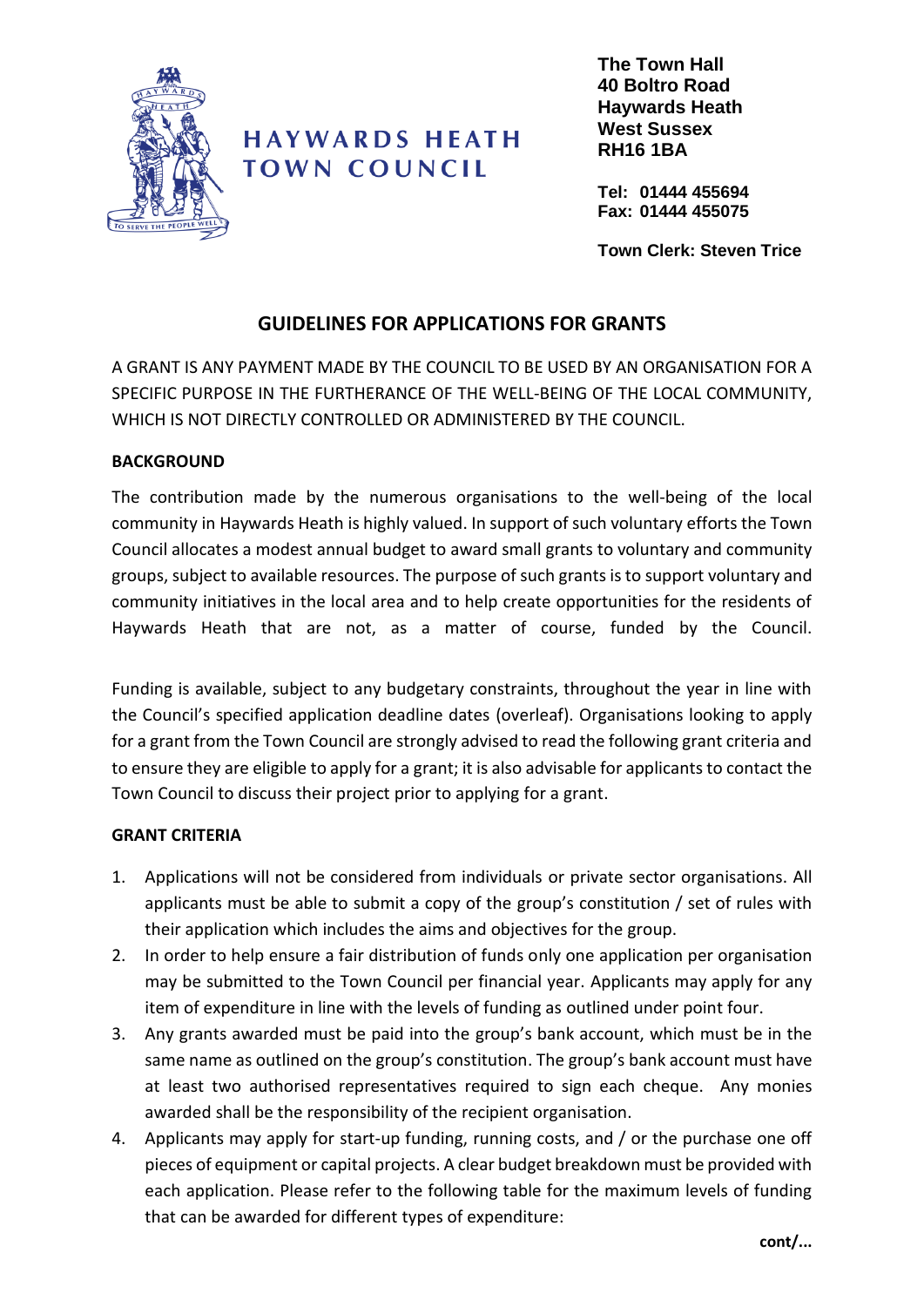|                                                                                                                                                                                | Up to a maximum of: |
|--------------------------------------------------------------------------------------------------------------------------------------------------------------------------------|---------------------|
| Start-up grant (for newly established groups, defined as those in<br>existence for less than 12 calendar months), can include applications<br>for running costs and equipment) | £750                |
| <b>Running costs</b>                                                                                                                                                           | £250                |
| One off costs (eg purchase of equipment)                                                                                                                                       | £500                |
| Capital costs (eg costs associated with building projects or alterations<br>to premises)                                                                                       | £750                |

- 5. Organisations must be able to submit a copy of their previous year's accounts. In the case of new organisations, a full budget for the proposal must be submitted.
- 6. Applicants must provide an answer to all the questions on the application form, advice can be sought from Council Officers on this.
- 7. Applicants must be able to demonstrate how a grant would be of benefit to the community of Haywards Heath.
- 8. Account will be taken of the extent to which funding has been sought or secured from other sources, including the group's own fundraising activities.
- 9. On-going commitments to award grants in future years will not be made by the Council.
- 10. The Council may make the award of any grant subject to such additional conditions and requirements as it considers appropriate. In addition, the Council may decide to defer the application to a future meeting whilst further information is sought from the group.
- 11. Successful applicants will be expected to acknowledge any grant from the Town Council in their annual report, website and any other literature as appropriate. We sometimes ask if the Mayor or another Councillor can visit the organisation to see what the grant has been sent on.
- 12. The Town Council will request a written account as to how the grant has been used and an end of project balance/receipt from the organisation. This will be requested 12 calendar months after the grant was awarded.
- 13. In the event, for whatever reason, of the grant not being used in part or in full, the group must notify the Council with a full explanation. If the grant is not used for the purpose intended, the Council reserves the right to request its return.
- 14. Please note: The Town Council will acknowledge receipt of all applications submitted. Applicants can expect to be contacted approximately 4 weeks after each deadline date with the outcome of the Council's Policy and Finance Committee decision.

|        | SUBMIT YOUR COMPLETED APPLICATION AND | <b>APPLICATION DEADLINE DATES:</b>    |
|--------|---------------------------------------|---------------------------------------|
|        | <b>SUPPORTING DOCUMENTS TO:</b>       |                                       |
| Email: | rebecca.stevens@haywardsheath.gov.uk  |                                       |
| Post:  | <b>Rebecca Stevens</b>                | Monday 14th February 2022             |
|        | Haywards Heath Town Council           | Monday 6 <sup>th</sup> June 2022      |
|        | <b>Town Hall</b>                      | Monday 8th <sup>th</sup> August 2022  |
|        | 40 Boltro Road                        | Monday 10 <sup>th</sup> October 2022  |
|        | Haywards Heath                        | Monday 12 <sup>th</sup> December 2022 |
|        | <b>RH16 1BA</b>                       |                                       |
|        | Telephone: 01444 455694               |                                       |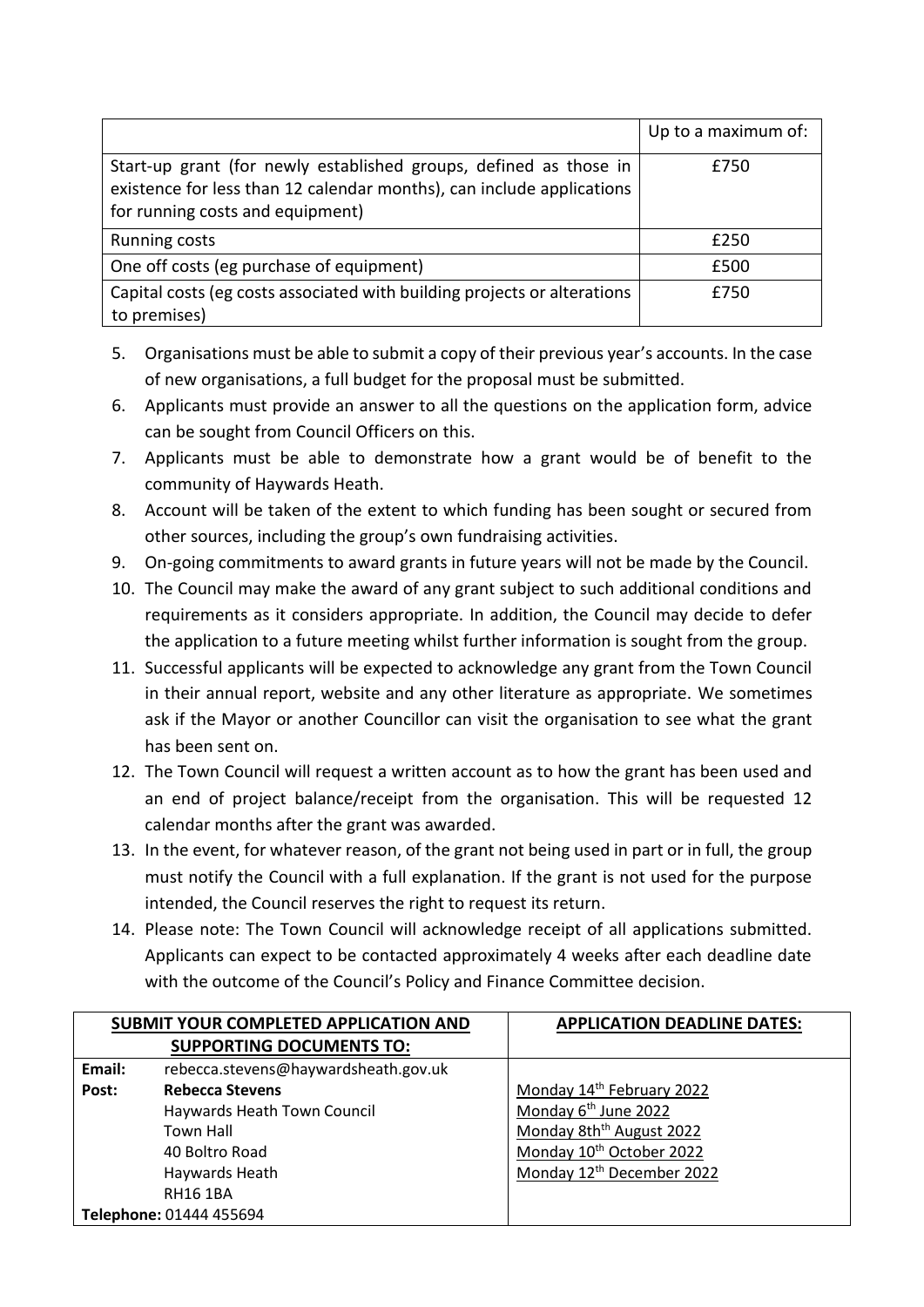# **APPLICATION FOR A GRANT**

Before completing this form, please read the **guidelines** for applications for a grant carefully.

Please, if possible, attach the following additional information which will support your application.

- Revenue Project annual report, published accounts or independently examined, constitution/set of rules. In addition, for capital projects – proof of ownership or tenure of the site, planning permission and two quotes for the work.
- An overall budget for the activity or organisation for which the application is being made must be submitted with this form.
- In addition, for organisations that have been active for more than one year from the date of application, accounts would normally be expected to be produced for the last financial year.

## **APPLICATION FORM**

#### **Section A**

| <b>NAME OF ORGANISATION</b>                                              |                                                                                                                |  |
|--------------------------------------------------------------------------|----------------------------------------------------------------------------------------------------------------|--|
| <b>DETAILS OF APPLICANT</b> (to whom all correspondence should be sent): |                                                                                                                |  |
| <b>Name</b>                                                              |                                                                                                                |  |
| Position within organisation                                             | an dan bertama kemajaan bertama kemajaan bertama kemajaan bertama kemajaan bertama kemajaan bertama kemajaan b |  |
| <b>Address</b>                                                           |                                                                                                                |  |
|                                                                          |                                                                                                                |  |
|                                                                          |                                                                                                                |  |
|                                                                          |                                                                                                                |  |
| <b>Postcode</b>                                                          |                                                                                                                |  |
| Telephone No.                                                            |                                                                                                                |  |
| E-mail                                                                   |                                                                                                                |  |
| Website                                                                  |                                                                                                                |  |

**Section B**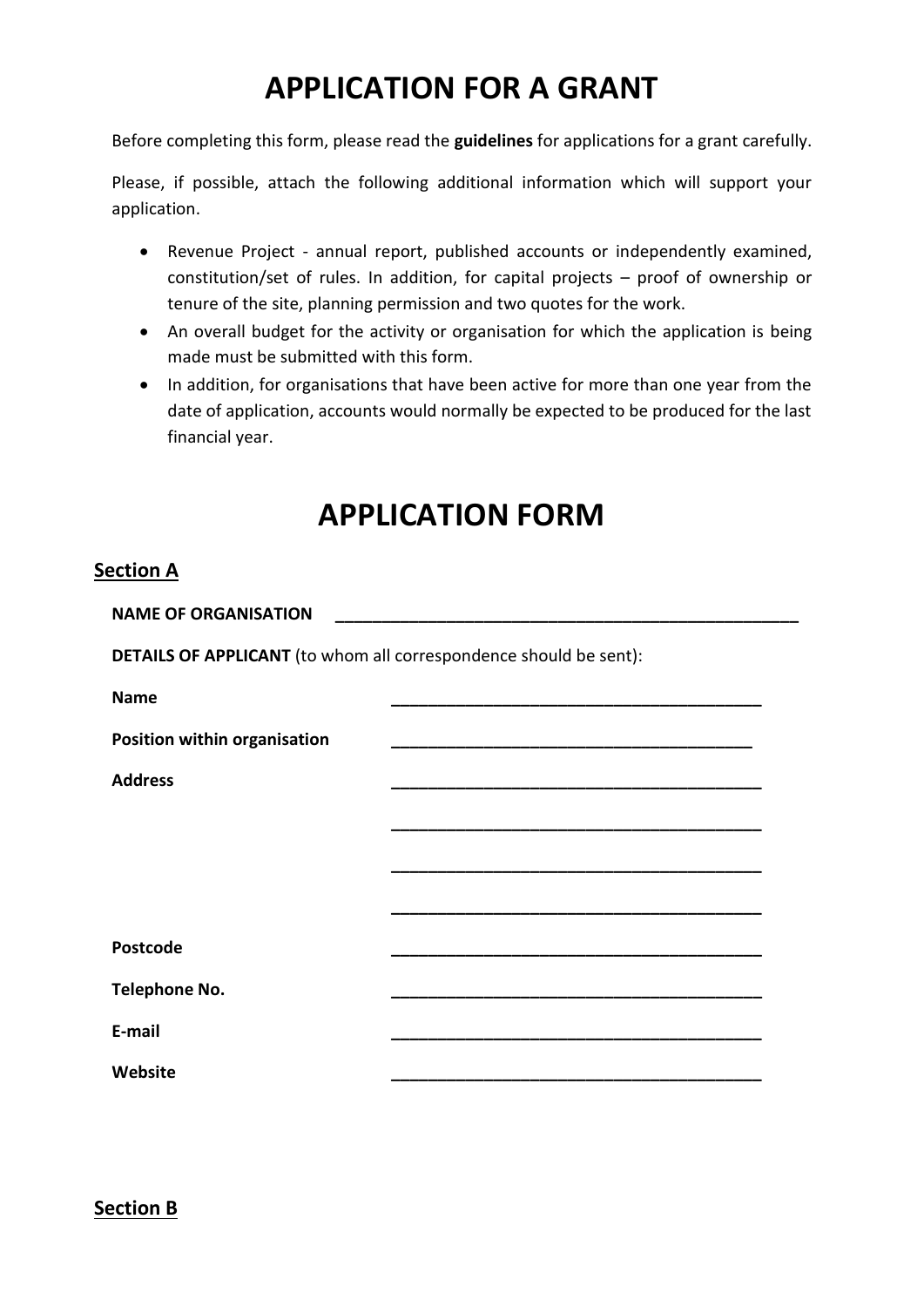#### **INFORMATION ABOUT YOUR ORGANISATION**

| 1. What is the nature of your organisation?                                                                |
|------------------------------------------------------------------------------------------------------------|
|                                                                                                            |
|                                                                                                            |
|                                                                                                            |
|                                                                                                            |
|                                                                                                            |
|                                                                                                            |
|                                                                                                            |
| 3. How many members does your organisation have? This includes people who are<br>involved in the activity. |
| Adult ________________<br>Junior (under 16) _________________                                              |
| What % of your membership lives in Haywards Heath: _____________________________                           |
| Yes $\vdash$<br>4. Is your organisation a registered charity?<br><b>No</b>                                 |
| If yes, please provide the registered charity number: __________________________                           |

#### **Section C**

#### **YOUR REASON FOR THIS APPLICATION**

1. Please give a brief description of the purpose for which you are seeking grant assistance:

**\_\_\_\_\_\_\_\_\_\_\_\_\_\_\_\_\_\_\_\_\_\_\_\_\_\_\_\_\_\_\_\_\_\_\_\_\_\_\_\_\_\_\_\_\_\_\_\_\_\_\_\_\_\_\_\_\_\_\_\_\_\_\_\_\_\_\_\_\_\_\_\_**

**\_\_\_\_\_\_\_\_\_\_\_\_\_\_\_\_\_\_\_\_\_\_\_\_\_\_\_\_\_\_\_\_\_\_\_\_\_\_\_\_\_\_\_\_\_\_\_\_\_\_\_\_\_\_\_\_\_\_\_\_\_\_\_\_\_\_\_\_\_\_\_\_**

**\_\_\_\_\_\_\_\_\_\_\_\_\_\_\_\_\_\_\_\_\_\_\_\_\_\_\_\_\_\_\_\_\_\_\_\_\_\_\_\_\_\_\_\_\_\_\_\_\_\_\_\_\_\_\_\_\_\_\_\_\_\_\_\_\_\_\_\_\_\_\_\_**

**\_\_\_\_\_\_\_\_\_\_\_\_\_\_\_\_\_\_\_\_\_\_\_\_\_\_\_\_\_\_\_\_\_\_\_\_\_\_\_\_\_\_\_\_\_\_\_\_\_\_\_\_\_\_\_\_\_\_\_\_\_\_\_\_\_\_\_\_\_\_\_\_**

**\_\_\_\_\_\_\_\_\_\_\_\_\_\_\_\_\_\_\_\_\_\_\_\_\_\_\_\_\_\_\_\_\_\_\_\_\_\_\_\_\_\_\_\_\_\_\_\_\_\_\_\_\_\_\_\_\_\_\_\_\_\_\_\_\_\_\_\_\_\_\_\_**

**\_\_\_\_\_\_\_\_\_\_\_\_\_\_\_\_\_\_\_\_\_\_\_\_\_\_\_\_\_\_\_\_\_\_\_\_\_\_\_\_\_\_\_\_\_\_\_\_\_\_\_\_\_\_\_\_\_\_\_\_\_\_\_\_\_\_\_\_\_\_\_\_**

2. How will/does your project or activity benefit the residents of Haywards Heath?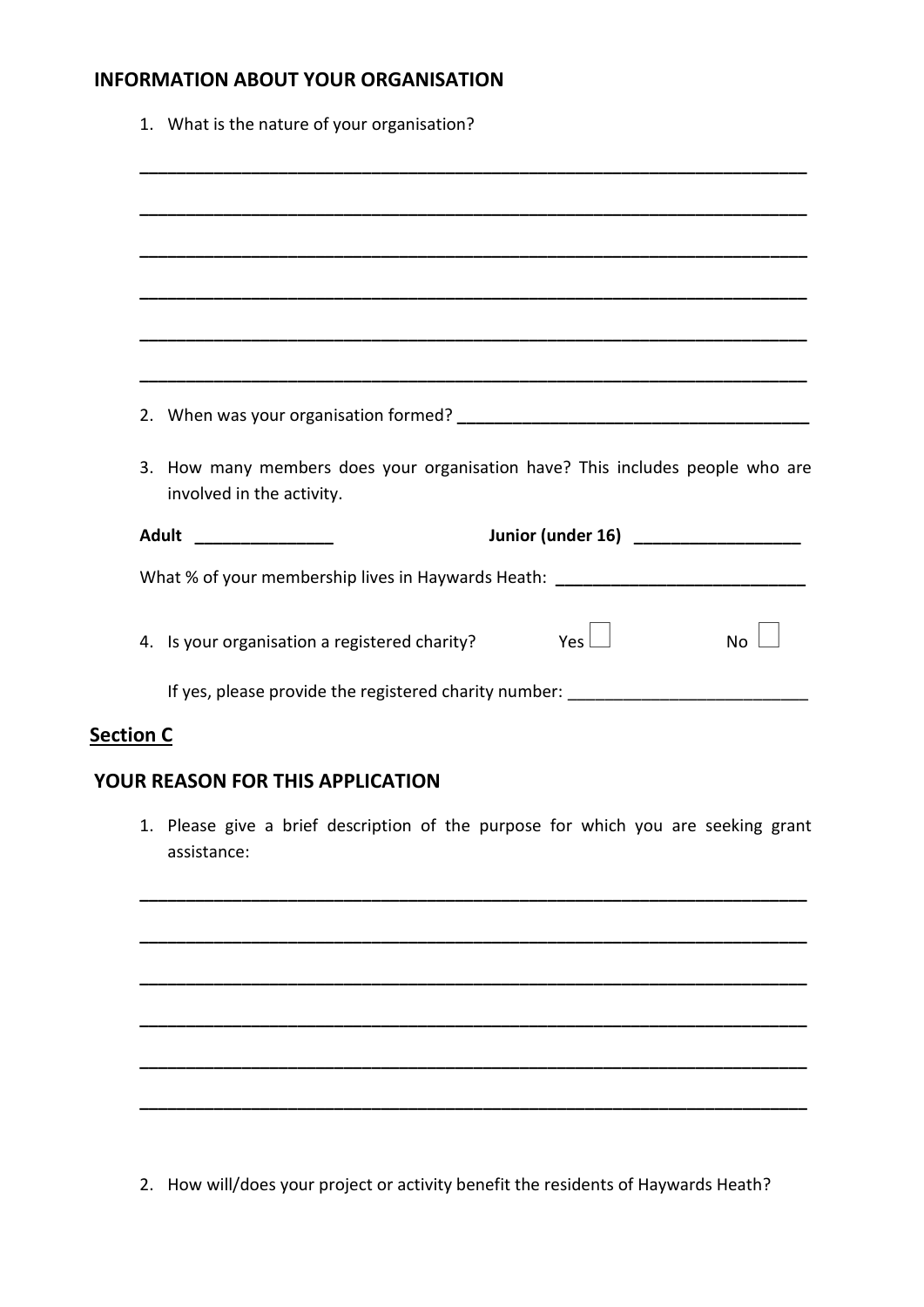|  |  |  |  | 3. Is / will the project be open to everyone? |  |  |
|--|--|--|--|-----------------------------------------------|--|--|
|--|--|--|--|-----------------------------------------------|--|--|

4. If this application is to undertake a new project, how have you assessed the need for it? Please include any appropriate evidence.

**\_\_\_\_\_\_\_\_\_\_\_\_\_\_\_\_\_\_\_\_\_\_\_\_\_\_\_\_\_\_\_\_\_\_\_\_\_\_\_\_\_\_\_\_\_\_\_\_\_\_\_\_\_\_\_\_\_\_\_\_\_\_\_\_\_\_\_\_\_\_\_\_**

**\_\_\_\_\_\_\_\_\_\_\_\_\_\_\_\_\_\_\_\_\_\_\_\_\_\_\_\_\_\_\_\_\_\_\_\_\_\_\_\_\_\_\_\_\_\_\_\_\_\_\_\_\_\_\_\_\_\_\_\_\_\_\_\_\_\_\_\_\_\_\_\_**

**\_\_\_\_\_\_\_\_\_\_\_\_\_\_\_\_\_\_\_\_\_\_\_\_\_\_\_\_\_\_\_\_\_\_\_\_\_\_\_\_\_\_\_\_\_\_\_\_\_\_\_\_\_\_\_\_\_\_\_\_\_\_\_\_\_\_\_\_\_\_\_\_**

**\_\_\_\_\_\_\_\_\_\_\_\_\_\_\_\_\_\_\_\_\_\_\_\_\_\_\_\_\_\_\_\_\_\_\_\_\_\_\_\_\_\_\_\_\_\_\_\_\_\_\_\_\_\_\_\_\_\_\_\_\_\_\_\_\_\_\_\_\_\_\_\_**

**\_\_\_\_\_\_\_\_\_\_\_\_\_\_\_\_\_\_\_\_\_\_\_\_\_\_\_\_\_\_\_\_\_\_\_\_\_\_\_\_\_\_\_\_\_\_\_\_\_\_\_\_\_\_\_\_\_\_\_\_\_\_\_\_\_\_\_\_\_\_\_\_**

**\_\_\_\_\_\_\_\_\_\_\_\_\_\_\_\_\_\_\_\_\_\_\_\_\_\_\_\_\_\_\_\_\_\_\_\_\_\_\_\_\_\_\_\_\_\_\_\_\_\_\_\_\_\_\_\_\_\_\_\_\_\_\_\_\_\_\_\_\_\_\_\_**

**\_\_\_\_\_\_\_\_\_\_\_\_\_\_\_\_\_\_\_\_\_\_\_\_\_\_\_\_\_\_\_\_\_\_\_\_\_\_\_\_\_\_\_\_\_\_\_\_\_\_\_\_\_\_\_\_\_\_\_\_\_\_\_\_\_\_\_\_\_\_\_\_**

**\_\_\_\_\_\_\_\_\_\_\_\_\_\_\_\_\_\_\_\_\_\_\_\_\_\_\_\_\_\_\_\_\_\_\_\_\_\_\_\_\_\_\_\_\_\_\_\_\_\_\_\_\_\_\_\_\_\_\_\_\_\_\_\_\_\_\_\_\_\_\_\_**

**\_\_\_\_\_\_\_\_\_\_\_\_\_\_\_\_\_\_\_\_\_\_\_\_\_\_\_\_\_\_\_\_\_\_\_\_\_\_\_\_\_\_\_\_\_\_\_\_\_\_\_\_\_\_\_\_\_\_\_\_\_\_\_\_\_\_\_\_\_\_\_\_**

**\_\_\_\_\_\_\_\_\_\_\_\_\_\_\_\_\_\_\_\_\_\_\_\_\_\_\_\_\_\_\_\_\_\_\_\_\_\_\_\_\_\_\_\_\_\_\_\_\_\_\_\_\_\_\_\_\_\_\_\_\_\_\_\_\_\_\_\_\_\_\_\_**

**\_\_\_\_\_\_\_\_\_\_\_\_\_\_\_\_\_\_\_\_\_\_\_\_\_\_\_\_\_\_\_\_\_\_\_\_\_\_\_\_\_\_\_\_\_\_\_\_\_\_\_\_\_\_\_\_\_\_\_\_\_\_\_\_\_\_\_\_\_\_\_\_**

#### **Section D**

#### **ABOUT YOUR FINANCES**

1. What is the amount of Grant you are seeking from Haywards Heath Town Council?

£**\_\_\_\_\_\_\_\_\_\_\_\_\_\_**

2. Please indicate in which category you feel your request for funding falls into:

| Please tick the relevant box                   |      |  |
|------------------------------------------------|------|--|
| Start-up grant (for new groups, can   £750     |      |  |
| include running costs and equipment)           |      |  |
| Revenue (running costs)                        | £250 |  |
| One off costs (eg purchase of equipment)       | £500 |  |
| Capital costs (eg costs associated with   £750 |      |  |
| building projects or alterations to            |      |  |
| premises)                                      |      |  |

3. What is the total cost of the project or activity? £**\_\_\_\_\_\_\_\_\_\_\_\_\_\_**

- 4. Please itemise expected expenditure,
	- *e.g. Equipment costs £\_\_\_25\_\_\_\_*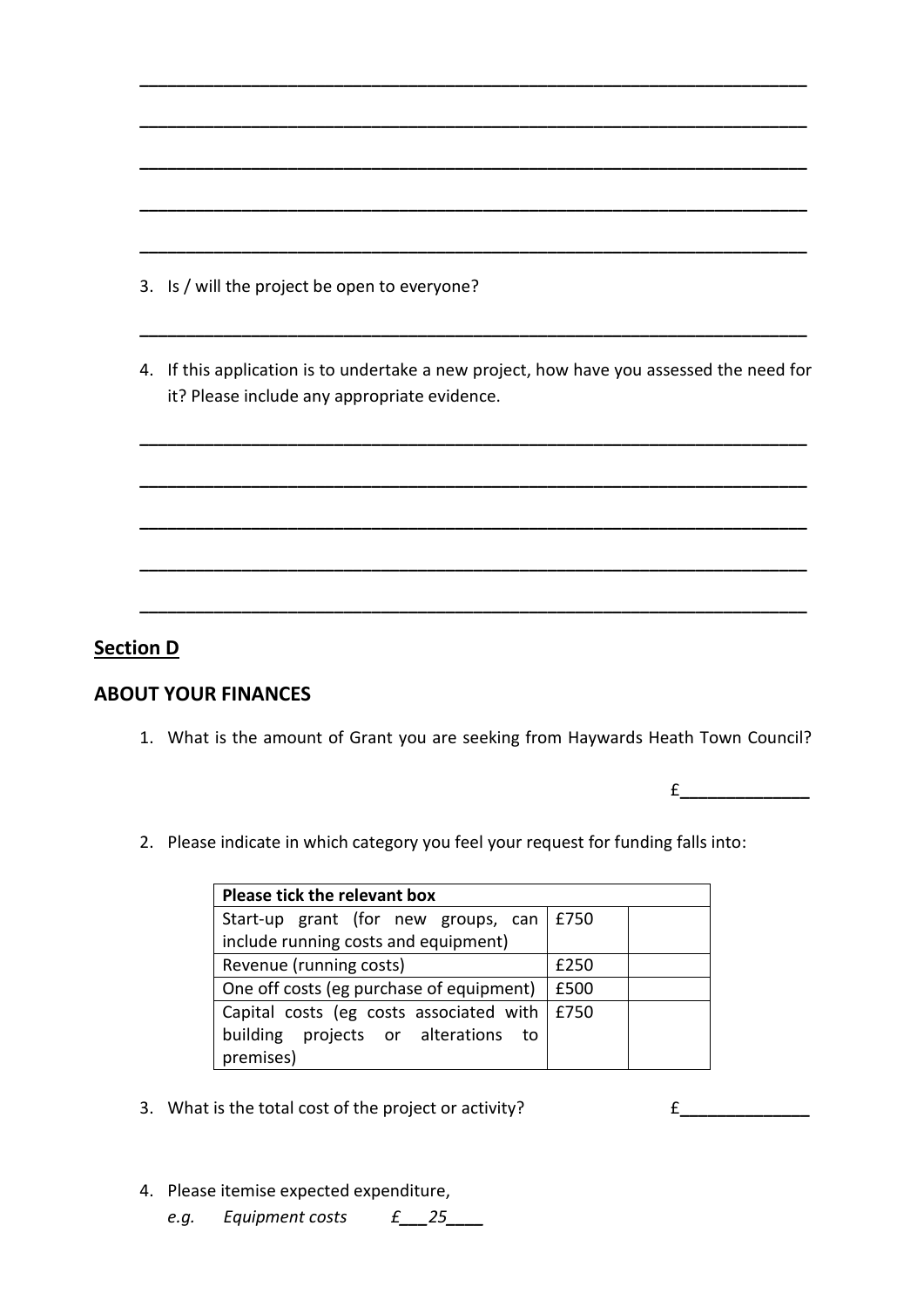| <b>Hiring fees</b> | 120 |  |
|--------------------|-----|--|
|                    |     |  |
|                    |     |  |
|                    |     |  |
|                    |     |  |
|                    |     |  |
|                    |     |  |
|                    |     |  |

#### **(Please use additional paper as necessary)**

5. Please indicate how you have arrived at the costs detailed in 3. A quotation for revenue is required. In the case of a capital project two quotes are required.

**\_\_\_\_\_\_\_\_\_\_\_\_\_\_\_\_\_\_\_\_\_\_\_\_\_\_\_\_\_\_\_\_\_\_\_\_\_\_\_\_\_\_\_\_\_\_\_\_\_\_\_\_\_\_\_\_\_\_\_\_\_\_\_\_\_\_\_\_\_\_\_\_**

**\_\_\_\_\_\_\_\_\_\_\_\_\_\_\_\_\_\_\_\_\_\_\_\_\_\_\_\_\_\_\_\_\_\_\_\_\_\_\_\_\_\_\_\_\_\_\_\_\_\_\_\_\_\_\_\_\_\_\_\_\_\_\_\_\_\_\_\_\_\_\_\_**

**\_\_\_\_\_\_\_\_\_\_\_\_\_\_\_\_\_\_\_\_\_\_\_\_\_\_\_\_\_\_\_\_\_\_\_\_\_\_\_\_\_\_\_\_\_\_\_\_\_\_\_\_\_\_\_\_\_\_\_\_\_\_\_\_\_\_\_\_\_\_\_\_**

**\_\_\_\_\_\_\_\_\_\_\_\_\_\_\_\_\_\_\_\_\_\_\_\_\_\_\_\_\_\_\_\_\_\_\_\_\_\_\_\_\_\_\_\_\_\_\_\_\_\_\_\_\_\_\_\_\_\_\_\_\_\_\_\_\_\_\_\_\_\_\_\_**

**\_\_\_\_\_\_\_\_\_\_\_\_\_\_\_\_\_\_\_\_\_\_\_\_\_\_\_\_\_\_\_\_\_\_\_\_\_\_\_\_\_\_\_\_\_\_\_\_\_\_\_\_\_\_\_\_\_\_\_\_\_\_\_\_\_\_\_\_\_\_\_\_**

6. If the total cost of the activity for which you require a grant for is more than the donation requested, do you have the remaining balance available?

**YES/NO**

*(please delete as applicable)*

Have you applied for financial assistance elsewhere? **YES/NO**

If YES: Please indicate details of organisations/individuals approached and amounts requested and whether the contribution is secured or still pending consideration.

**\_\_\_\_\_\_\_\_\_\_\_\_\_\_\_\_\_\_\_\_\_\_\_\_\_\_\_\_\_\_\_\_\_\_\_\_\_\_\_\_\_\_\_\_\_\_\_\_\_\_\_\_\_\_\_\_\_\_\_\_\_\_\_\_\_\_\_\_\_\_\_\_**

**\_\_\_\_\_\_\_\_\_\_\_\_\_\_\_\_\_\_\_\_\_\_\_\_\_\_\_\_\_\_\_\_\_\_\_\_\_\_\_\_\_\_\_\_\_\_\_\_\_\_\_\_\_\_\_\_\_\_\_\_\_\_\_\_\_\_\_\_\_\_\_\_**

**\_\_\_\_\_\_\_\_\_\_\_\_\_\_\_\_\_\_\_\_\_\_\_\_\_\_\_\_\_\_\_\_\_\_\_\_\_\_\_\_\_\_\_\_\_\_\_\_\_\_\_\_\_\_\_\_\_\_\_\_\_\_\_\_\_\_\_\_\_\_\_\_**

**\_\_\_\_\_\_\_\_\_\_\_\_\_\_\_\_\_\_\_\_\_\_\_\_\_\_\_\_\_\_\_\_\_\_\_\_\_\_\_\_\_\_\_\_\_\_\_\_\_\_\_\_\_\_\_\_\_\_\_\_\_\_\_\_\_\_\_\_\_\_\_\_**

**\_\_\_\_\_\_\_\_\_\_\_\_\_\_\_\_\_\_\_\_\_\_\_\_\_\_\_\_\_\_\_\_\_\_\_\_\_\_\_\_\_\_\_\_\_\_\_\_\_\_\_\_\_\_\_\_\_\_\_\_\_\_\_\_\_\_\_\_\_\_\_\_**

7. Please give details of your own fund raising efforts: